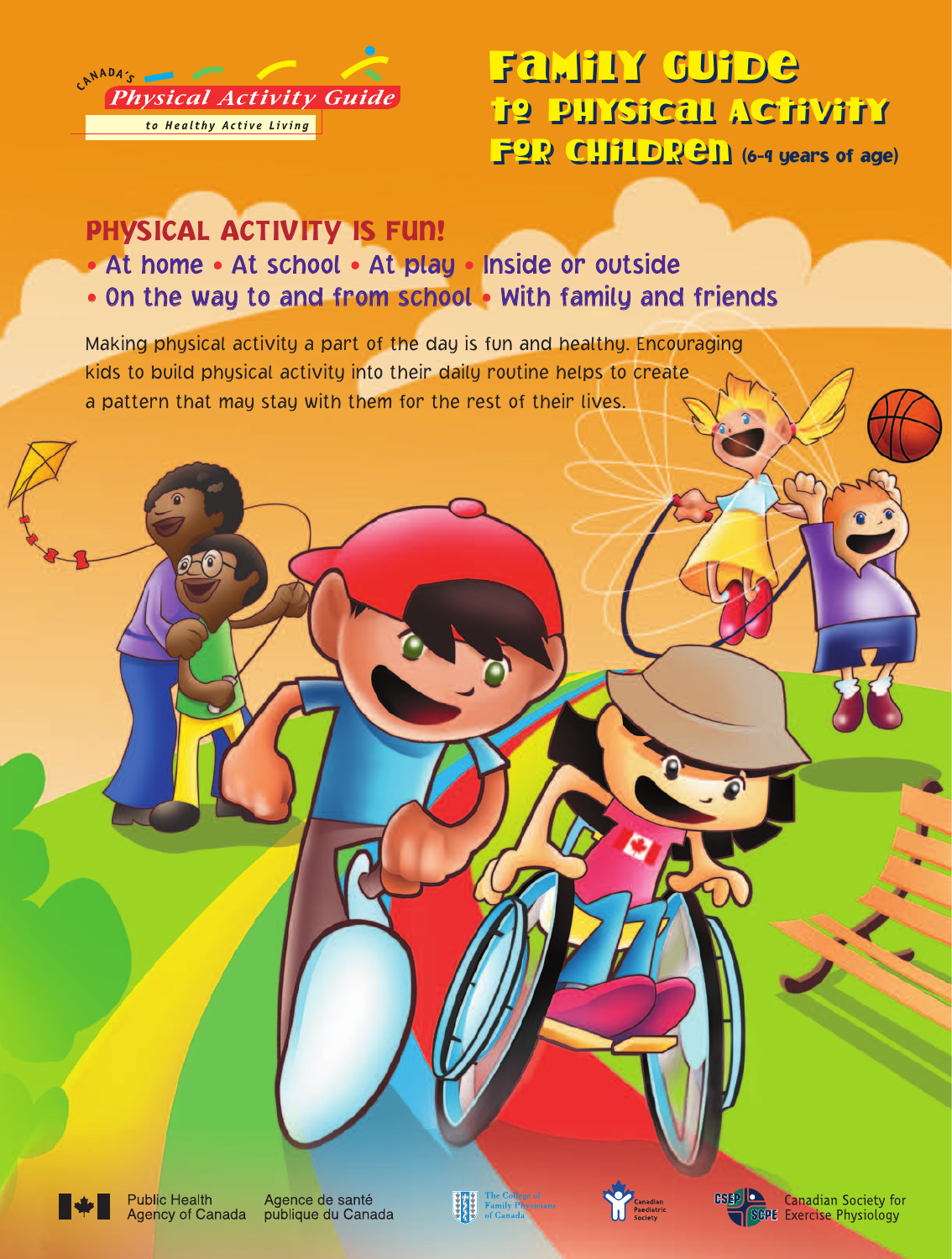## **Getting Started**

This booklet is for all those who have children in their lives: parents, caregivers, guardians, grandparents, foster parents, etc.

#### **Raising healthy children**

Over half of Canada's children are not active enough for healthy growth and development. Health professionals are concerned and think it is important to teach children about physical activity and their health and to encourage them to do more.

Additional evidence suggests that a lack of physical activity is dangerous to their health and can be a major contributor to weight gain and obesity. From 1981 to 1996, the prevalence of obesity tripled among boys and girls.

#### **A partnership for health**

The Public Health Agency of Canada, the Canadian Society for Exercise Physiology, provincial partners and key children and youth organizations have worked together to produce a set of Guide support resources to help get children and youth moving.

These resources have been developed to help you and your children understand the importance of physical activity and how it affects the body.

The resources include:

- this booklet for families and caregivers
- a Gotta Move Magazine for Children
- a Teacher's Guide

These have all been designed to help increase physical activity in children up to the age of 9. There is a similar set of materials for youth age 10 to 14.

We need your support at home.

We are encouraging families, caregivers, teachers, health care providers and community leaders to reinforce each other in these efforts to increase physical activity among Canada's children.

"How do I do that?" you might ask. You can do it by communicating with them about the importance of physical activity, how it affects their health and how

#### **Take positive action now and lower the risks.**

Today, most children know about Canada's Food Guide to Healthy Eating, understand that smoking is bad for them, and take an active interest in the environment. It's time to attach the same importance to physical activity. The health of your child depends on it.

**The goal is to get Canada's children moving more.**

to get started in increasing the amount of physical activity they do.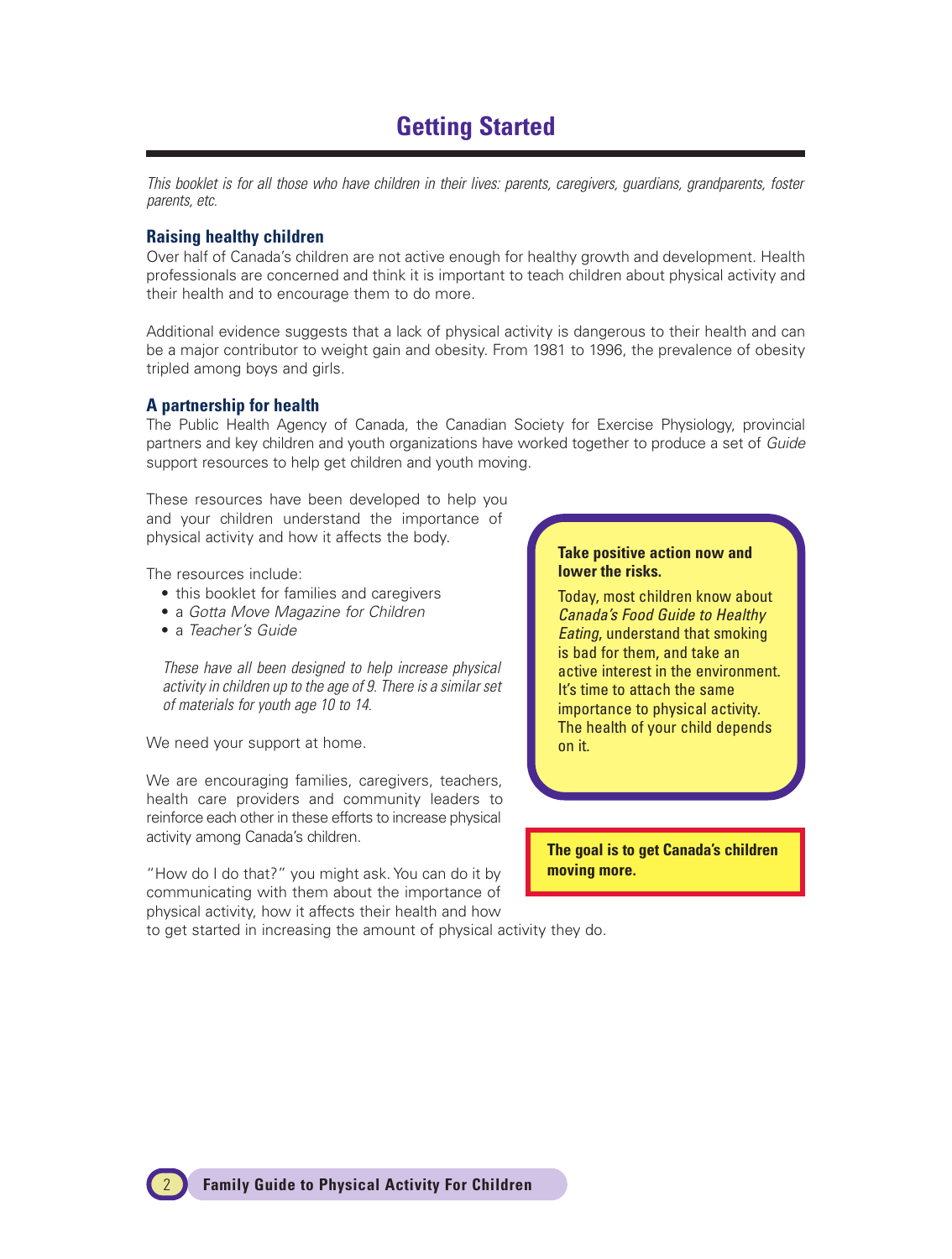# **CALL TO ACTION**

**for families, educators, physicians and community leaders**

#### **Canada's Guidelines for Increasing Physical Activity in Children**

- 1. **Increase** the time **currently** spent on physical activity starting with 30 minutes **more** per day.
- 2. **Reduce** "non-active" time spent on TV, video, computer games and surfing the Internet, starting with 30 minutes **less** per day.

You need to encourage children to build up their physical activity throughout the day. The 30 minutes more of physical activity can be accumulated in bouts as short as 5 or 10 minutes.

#### **This increase in physical activity should include:**

- \* Moderate activities like brisk walking, skating, biking, swimming and playing outdoors
- \*\* Vigorous activities like running and soccer

#### **Here's how it works!**

#### **Build up physical activity throughout the day in periods of at least 5 to 10 minutes** Daily **increase** in moderate\* physical activity (Minutes) Daily **increase** in vigorous\*\* physical activity (Minutes) Total Daily **increase** in physical activity (Minutes) **Daily decrease** in non-active time (Minutes) at least 20 at least 30 at least 40 at least 50 at least 60 10 15 20 25 30 30 45 60 75 90 30 45 60 75 90 + + + + + = = = = = **Month 1 Month 2 Month 3 Month 4 Month 5**

**Congratulations! Daily active time is part of a healthy lifestyle.**

**Note:** Children who are already quite active should record all their moderate and vigorous activities for a few days. They can total up the minutes, then progress gradually from there until they reach at least 90 minutes of daily physical activity.

**Family Guide to Physical Activity For Children**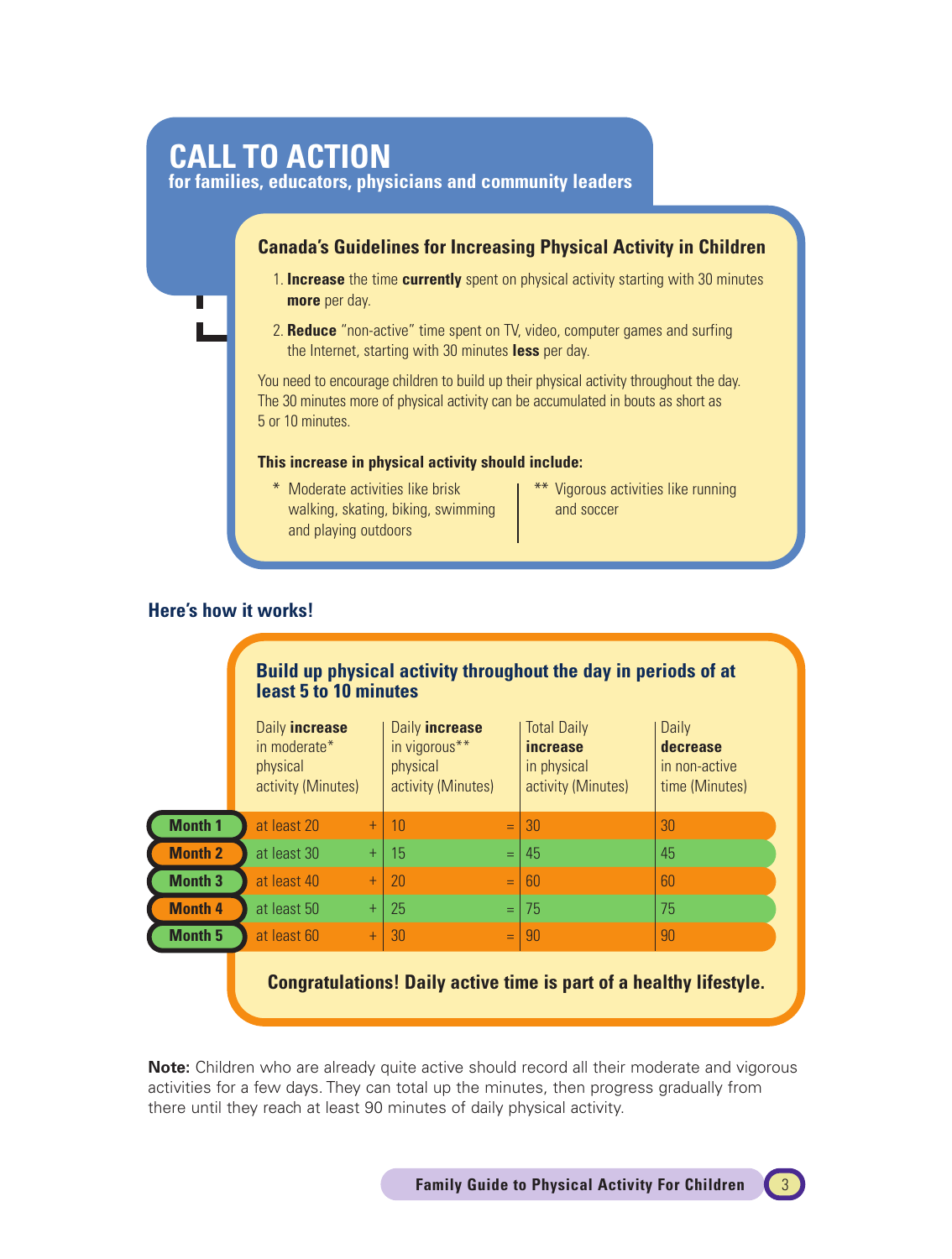# **THE GOAL**

Increase children's physical activity every month until they are doing at least 90 minutes more per day. Congratulate them every step of the way. Put a progress chart such as the *Physical Activity Chart* on the refrigerator or your bulletin board! Talk about the goals and accomplishments during family time or when doing other activities with the children.

You can do it! Make physical activity a lifestyle choice for the whole family and build it into the daily routine.

#### **Physical activity can be fun for the whole family**

Physical activity can be fun for you and your children. If your children prefer not to be active, this is a problem, but there are things that you can do to change their behaviours.

Kids love computers, video games and television. While these activities can be educational and contribute to mental development, children need physical activity for healthy physical growth and development.

**Raising healthy children requires an investment in physical activity.**

While participation in sports is encouraged, children need to know that sports are not the only way to stay active. Not all children enjoy competition. For those who don't, physical activity alternatives such as hiking, household chores, cycling, walking and others are essential.

As a family member, you can work with your children to encourage healthy behaviours by setting some physical activity ground rules. Encourage your children to play outside and try to be an active role model yourself. Usually, active parents will have active kids. It's important to start physical activity early as inactive kids may become inactive adults. Tie rewards to

physical activity goals – so much physical activity and then you can have so much TV or computer time or better still, reward them with physical activity opportunities. It works.

#### **Keeping children active:**

- Builds strong bones and strengthens muscles
- Maintains flexibility
- Maintains and achieves a healthy weight
- Promotes good posture and balance
- Improves fitness

**If your children are not active, talk to a physical activity counsellor at your local recreation centre or "Y" or to a physical education teacher at your child's school or to your family doctor about how to get them active.**

- Strengthens the heart
- Improves physical self-esteem
- Increases relaxation
- Enhances healthy growth and development
- Helps them meet new friends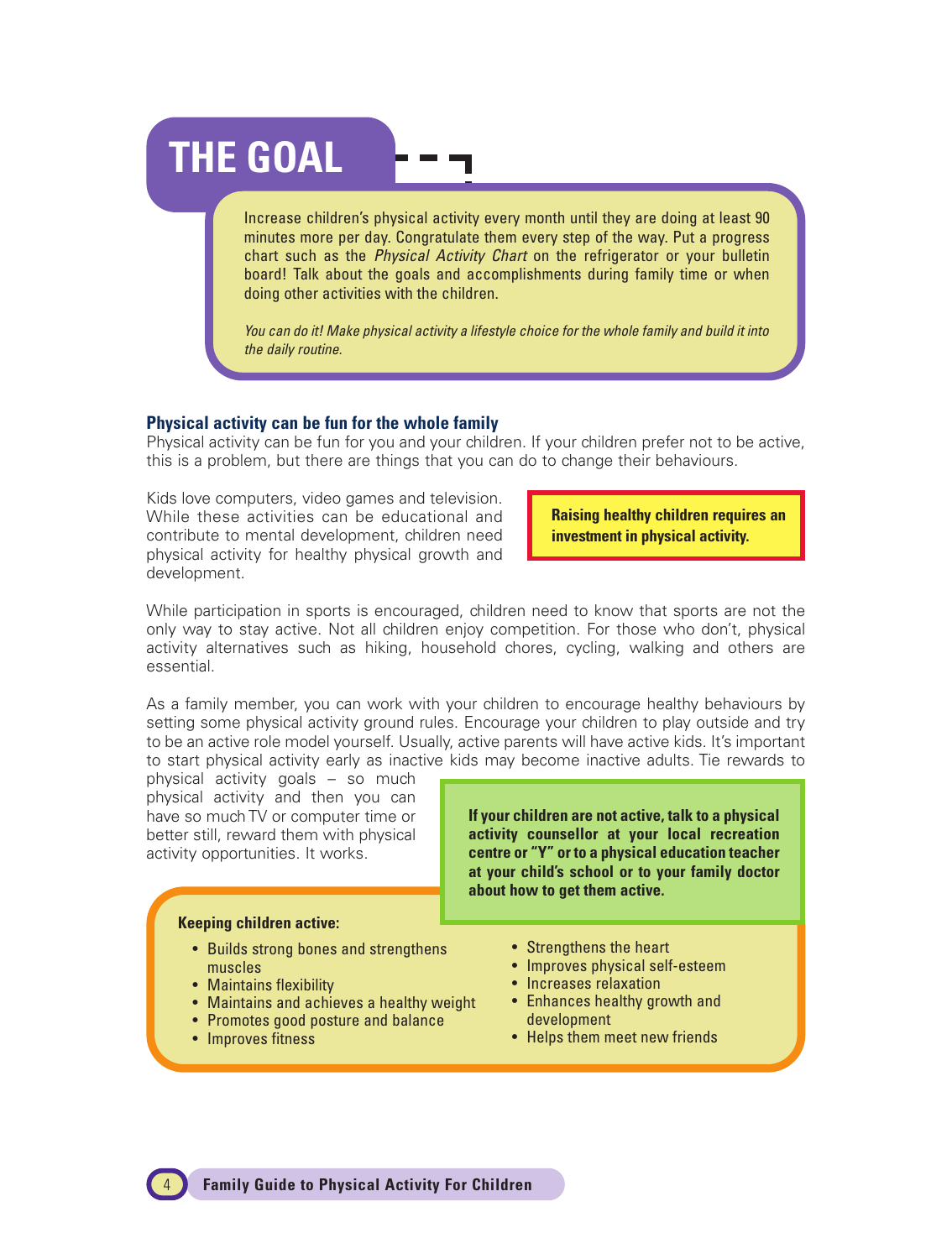# **Ways to Change Behaviour**

Research shows that the following five steps work together to change behaviour and establish new lifestyles.

**1**

Develop Awareness: Involve children in the process. They will be far more motivated if they play a part in the decision-making process. Help them become aware of how much activity they do now and how inactive they may be. This is essential to the next step.



Set Goals: Goal-setting helps children check their own progress. If you have more than one child, it might be helpful to set a goal to which they all can contribute. Encourage small steps. Strive for the goal, check the results to find out what is working and what is not working, revise the goal and try again.

Give Feedback and Praise: Talk about what the child did to be active everyday and praise and reward small steps.



**3**

Get Children to Agree to the Plan: Talk often about physical activity goals with the whole family to encourage the children to do what they said they would do. **Try the section "Physical Activity is Fun" in the Gotta Move Magazine with your child.**

**Post a copy of the Physical Activity Chart on the fridge. Work with the children to establish some realistic goals. Use the stickers to chart progress. Reward their good efforts!**



Reward and Recognize Change: Reinforce new behaviour and celebrate successes through rewards and recognition.

#### **Here are some ways to offer encouragement...**

- Talk about physical activity as an important part of staying healthy
- Read the material in the Gotta Move Magazine with your children and then discuss it
- Encourage your children to try new physical activities and be patient as they learn
- Ask them what physical activities they like to do
- Build physical activity into your child's daily routine
- Be a role model by being physically active yourself
- Be physically active with your child
- Post the Physical Activity Chart on the refrigerator and encourage your child to use the stickers to show what he or she has done during the day
- Praise your children's physical activities. Building their confidence is critical to success
- Encourage them to participate in sports and physical activities in school and in the community
- Enrol children in community physical activity programs
- When your child asks for a ride somewhere, suggest that they walk, run or bike instead

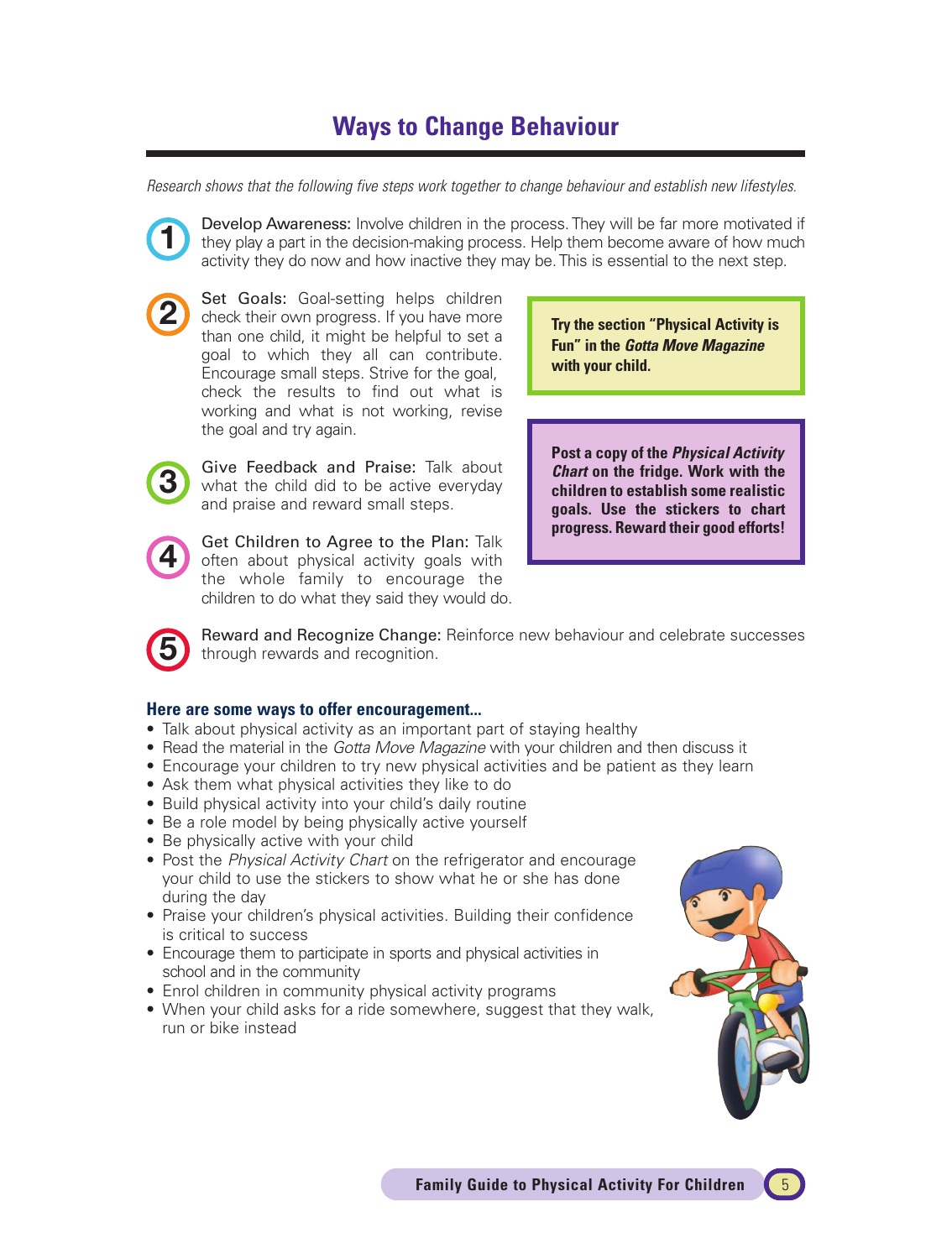#### **Here are some things you can do together...**

- Walk children to school
- Go for a walk after supper and set some family goals that you can record
- Put on some music and dance with your children
- Take the dog for a walk and let the children help
- Ask the children to help you carry in the groceries
- Go to the neighbourhood playground and help your children to climb and swing
- Play hide and seek
- Teach children the skills they need to be active like jumping rope, throwing and hitting a ball, kicking a ball, running, dancing, skating, etc.
- Teach children to ride bicycles and then ride with them
- Borrow some basic equipment such as balls and bats, frisbees, bikes, in-line skates, ice skates and toboggans, and teach them how to use them
- Go on a treasure hunt
- Have the children help with snow clearing and make a snow sculpture
- Go skating, skiing or swimming with your children
- Let the children help you rake the leaves and make a game of it

#### **Here are some things you can do to encourage and support physical activity in your community...**

- Encourage neighbourhood outdoor games
- Be a coach or organizer of physical activities in your community
- Advocate for more physical activity programs and facilities in schools and communities
- Advocate for increased child safety in neighbourhoods, playgrounds and parks and on the roads.

#### **Safety matters**

When children are trying new activities and becoming more active, encourage them to be careful. Be sure they wear the appropriate protective equipment - for example, a helmet when cycling. For vigorous sports activities, get them to concentrate on

learning the skills first then gradually increase the intensity.



Use the information in this Family Guide together with the Gotta Move Magazine to find out what your children like to do. If you start with something they like, it will be easier to keep them motivated. You can complete the "Physical Activity and Your Body" section in the Magazine with your children to explore more of their interests.

Read on and find examples of what other families like you have done to use these steps to encourage their children to be more active.

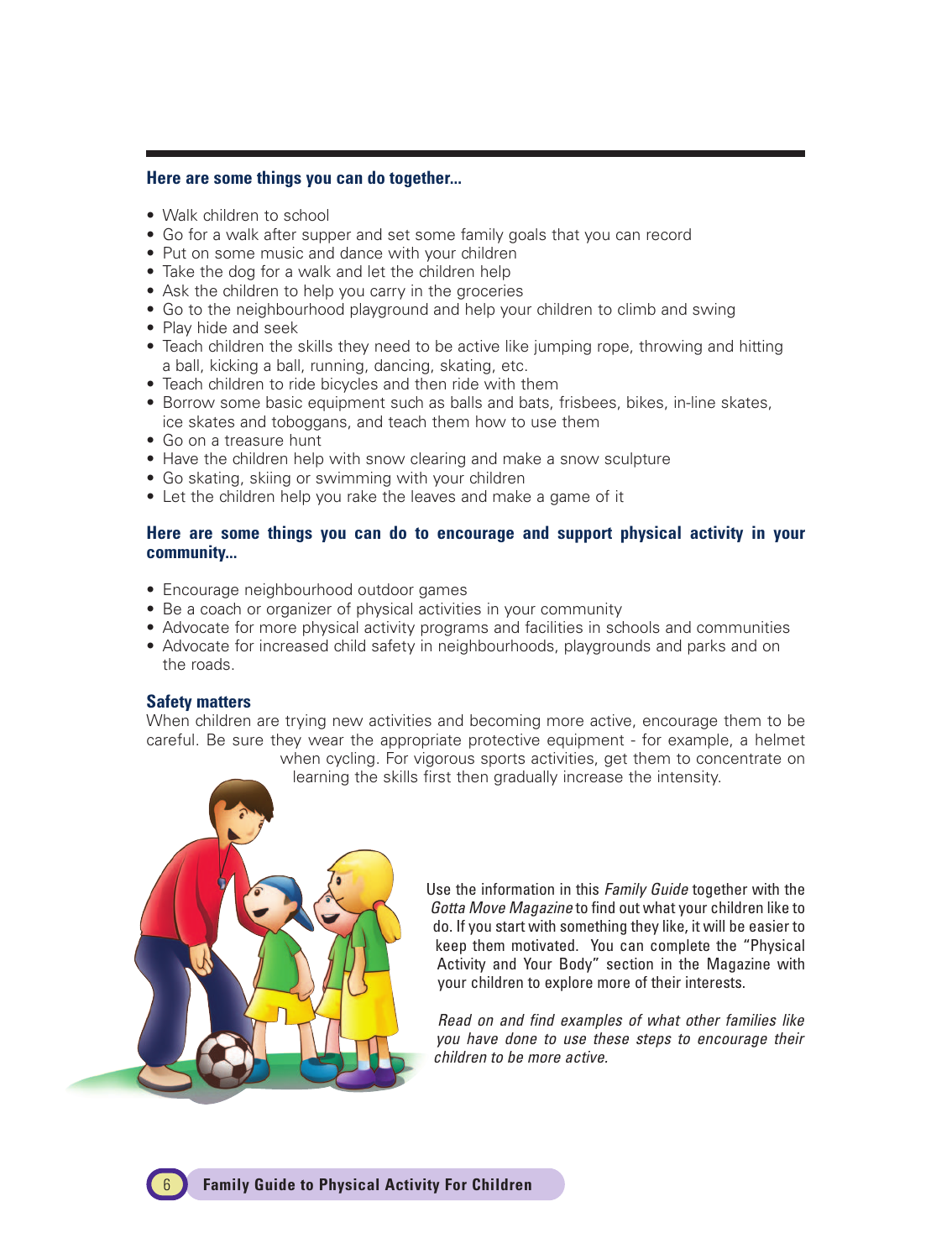## **Here's how some families have tried to get started on the road to better health**

#### **Single Parent Decides to Get Active with Her Kids**

Susan is a single parent who works full-time. By the time she gets home from work and makes supper she is really tired. She has two children, Josef and Maria, ages 6 and 9, who spend most evenings watching TV or playing video games.

One day, Susan was watching a program on child health after the children went to bed. She learned that children need more physical activity than they are getting for healthy growth and development. She sighed, "What can I do?"

She decided to talk to a physical activity counsellor at her local recreation centre. The counsellor suggested some activities for her to try with her children and gave her a copy of Canada's Physical Activity Guide for Children, the Physical Activity Chart and the Family Guide.

That weekend, she talked to Josef and Maria about them all becoming more active. They made a plan to do something together everyday. Some days they would walk, some days they would go for a swim at the recreation centre, some days they would stay home and dance to some favourite music or even work together to clean the apartment! Maria was less active than Josef and she wanted to take small steps. Susan agreed because she did not know how much energy she had either.

The children decided to use the Physical Activity Chart and put it on the fridge. They committed to do one activity a day as a family, but the children were free to do other things on their own and these would also count on the schedule.

Every day at supper they'd talk about what they had done and they would put stickers on the Physical Activity Chart for each activity. If they didn't do much one day, they would promise to do more the next. After a month, Susan had more energy and she and the children were spending far less time in front of the TV. When they added up their activities on the Physical Activity Chart, they had indeed increased their physical activities

by a total of 30 minutes a day, sometimes by doing it in short bouts of 5 to 10 minutes. They were pleased and set the goals for the second month.

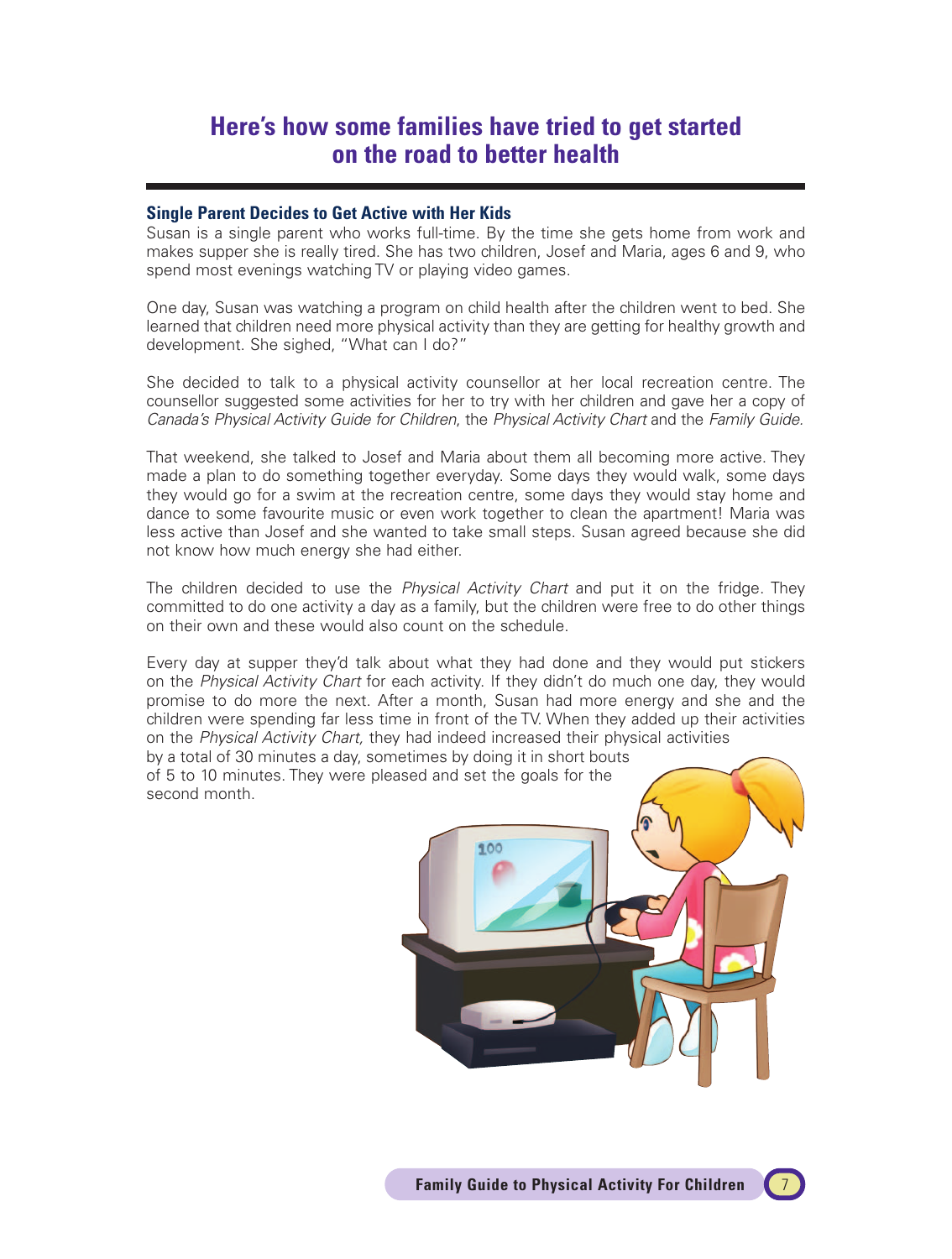#### **New Canadians Get Active with their Children**

Fariba and Achmed are new Canadians. They have moved to a new country with very different customs than the ones they left behind. Their children, Tariq and Sari, immediately became fascinated by television and video games and barely went outside except to go to school.

The parents were concerned. They knew that more physical activity was essential to their children's health, but it was an ongoing battle to get their children, ages 6 and 8, to go outside to play.

One day, Tariq came home with an assignment from school which gave the parents an opportunity to get involved. The task was to add up all the physical activity done by the family. The teacher had given them the *Physical Activity Chart* to record their information.

Fariba and Achmed sat down with the children and went through Canada's Physical Activity Guide for Children with them. They talked about increasing their physical activity by at least 30 minutes a day and reducing their TV/computer time by at least 30 minutes a day. The children were surprised at how little physical activity they were actually doing.

The parents asked the children how they could increase their physical activity time and promised to do some activities with them as well. Each night, before bed, the children would review



their day and fill out the Physical Activity Chart that the teacher had given Tariq. The children and the parents were allowed to count each 5 to 10 minute period of physical activity during the day. By walking to the mall instead of taking the bus, using the stairs instead of the elevator, going for a family walk or romp in the park after supper, playing ball and doing

- yard work like raking the leaves, the
- whole family's activity levels quickly climbed. Now they just have to keep it up!

After a month, the whole family had increased their physical activities by 30 minutes a day and they set a new goal.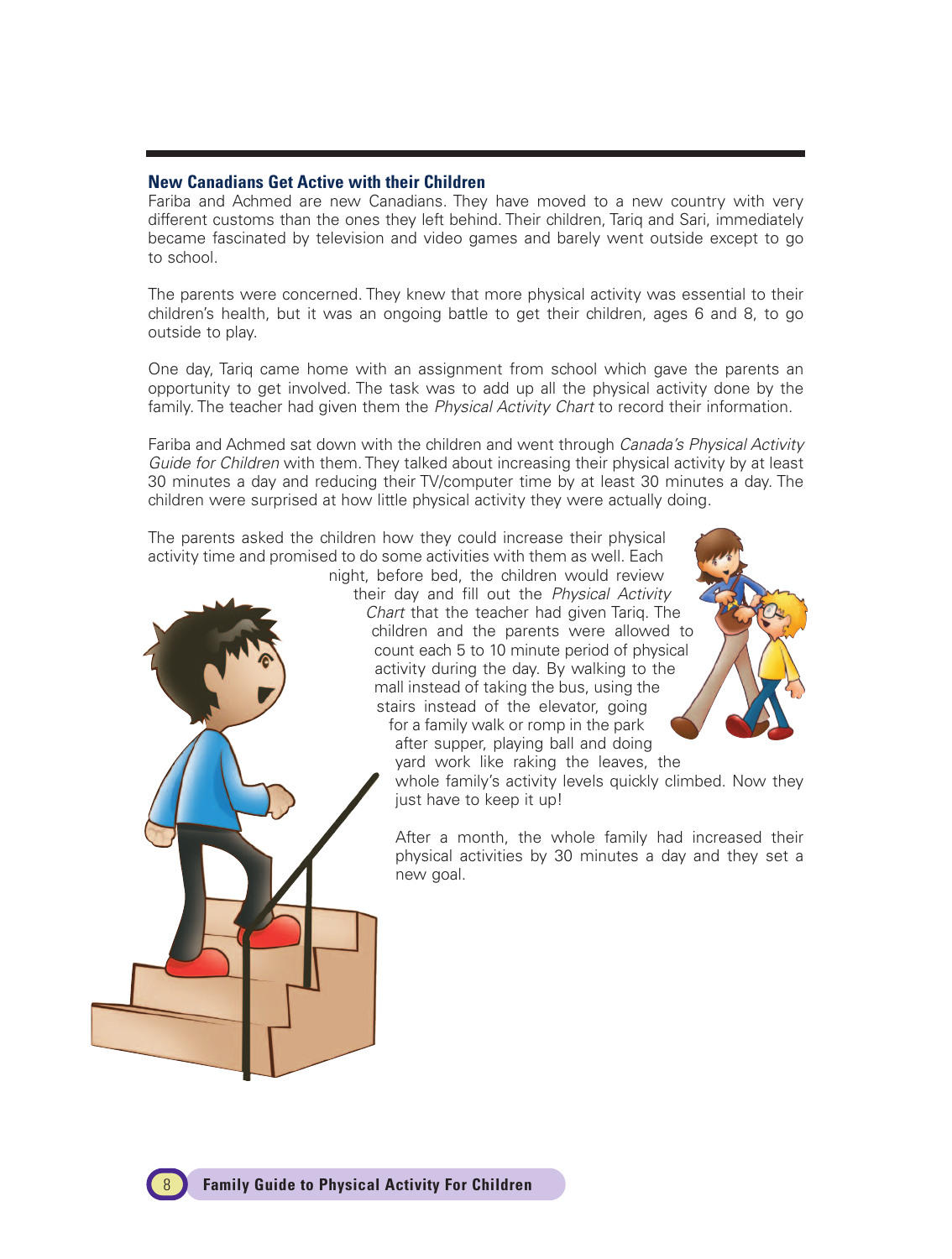#### **Children Get Their Parents Off the Couch**

Kassi and Jamie are eight-year-old twins. They do everything together. One day after school they came bouncing in the door and said, "Mom and Dad, this family needs to stop watching TV and start doing stuff that's active. Our teacher says it's not healthy to sit around."

Their parents, Sharon and Bill, looked at each other. They thought Kassi and Jamie were active kids, but now the children were convinced that they had to do more. Kassi pulled out a copy of Canada's Physical Activity Guide for Children from her knapsack and handed it to her parents to read.

When their parents finished reading they said, "So, what are we going to do?" "We need a plan," said Kassi. "A family plan," echoed Jamie. "If we want to be healthy, we need to be active…all of us."

"OK," said Dad, "What do you think we should do?" The children couldn't think of any ideas.

Dad suggested that they talk to a physical activity counsellor at the local "Y". The counsellor sat down with them and helped them come up with a good list of activities and develop a general plan. They thought of a family swim once a week, summer and winter, skating in the winter, family bike riding during the other seasons, and walks in the park. They also listed family soccer, playing catch, and yard work. The twins loved to help their dad out in the garden, especially pushing the wheelbarrow.

They decided on a plan to get started and wrote it down. Next they put the *Physical Activity* Chart on the refrigerator and used the stickers to record what they had done for at least 10 minutes each day.

After following the plan for a couple of weeks, the family talked and looked at *Canada's* Physical Activity Guide for Children again. They noticed that it emphasized strength and flexibility activities as well as games and aerobic activities, so they set some new goals.

Sharon and Bill both work full-time so they had a busy life. They were lucky though, because Sharon's company had a small fitness centre offering classes, and the plant where Bill worked was next door to the "Y". They thought they could put their lunch hours to good use and do some activity then. This way it wouldn't interfere with their family time with the twins. Sharon signed up for a yoga class and Bill had a weight-training program set up for him that he could do three times a week. He was really happy about this because he enjoyed working out when he was younger but had let it go since the twins were born.

They thought about strength and flexibility activities for the twins and realized that with all their activity on the playground at school – climbing and swinging and jumping – that they were getting lots of that already. The twins walked to school regularly, too.

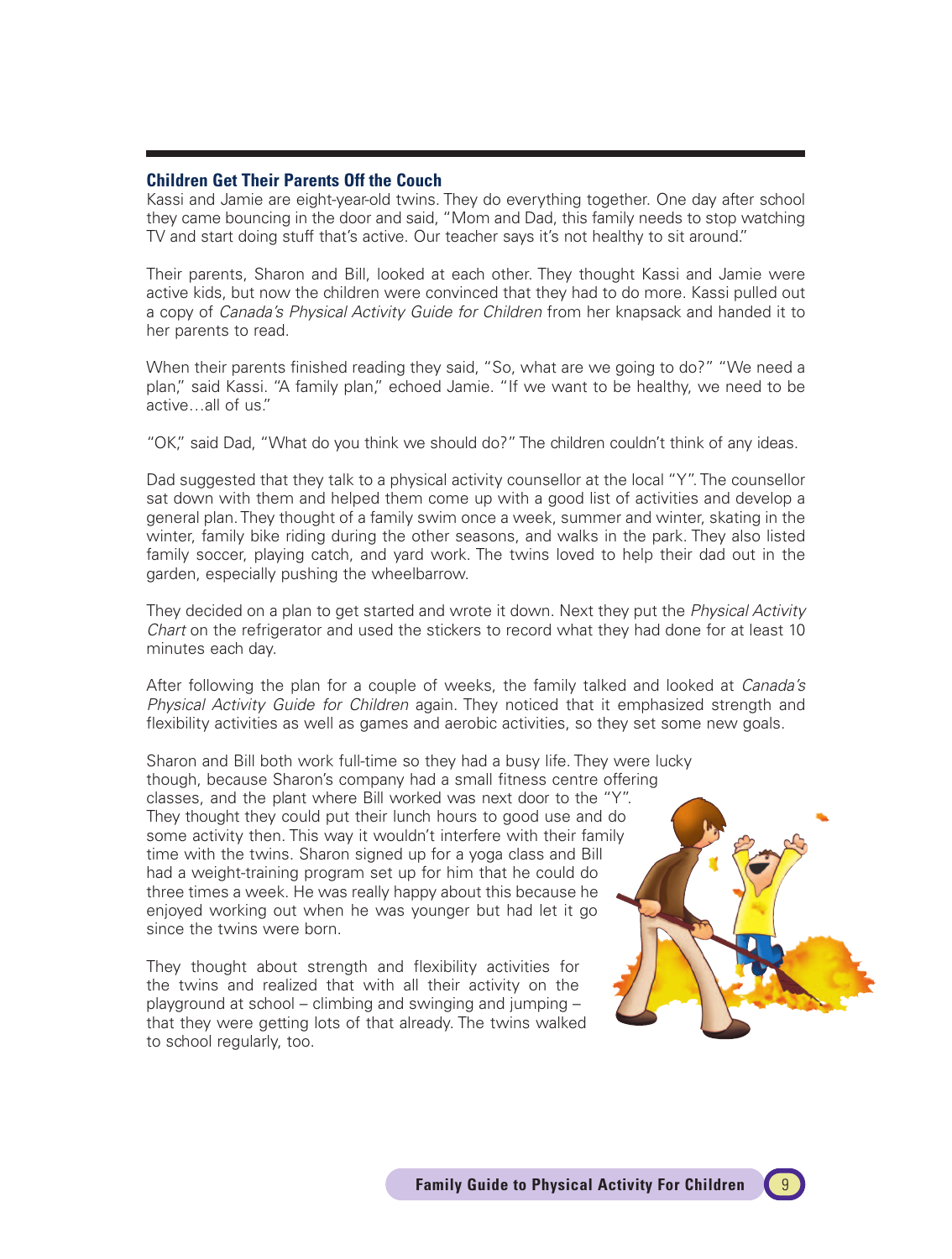#### **Building New Habits**

Janine was overweight and tired all the time. Her guardians, Mel and Jack had taken her to the doctor on many occasions and the doctor had told them that she must become more active. They had tried all sorts of ideas to help Janine, but nothing had worked. The only thing she wanted to do was to watch TV and read.

They lived in a townhouse complex and there were lots of kids around that she could play with, but she hardly ever went outside. When she did, the other kids called her names and teased her.

She was only seven years old, but even climbing the stairs at home made her huff and puff. The family was desperate. One day, they saw an interesting poster at the shopping centre. A new class was starting to help overweight kids become physically active. Janine's guardians were determined to take her. Maybe if she could be with others like her, she would try.

On the day the program started, they all went. They made sure she had running shoes and comfortable clothes so that she could participate easily. At first she was reluctant to try anything, but as the other kids got involved so did she. The program included a class three days a week. The coach gave Janine's guardians some ideas for activities to do with her on the days she did not come to class, such as walking to school, walking to the mall, walking to the park, limiting time in front of the TV, and playing in the yard with her.

It took several weeks, but eventually Janine started to enjoy the program. Jack and Mel noticed that she was more willing to walk and do chores around home. Little by little Janine increased her activity level and recorded her progress on the Physical Activity Chart. Her guardians are proud of her and give her regular encouragement. She is now starting to add vigorous activity to her program, a bit at a time.

And, much to everyone's delight, she seems happier, has more energy, and she has made some new friends.

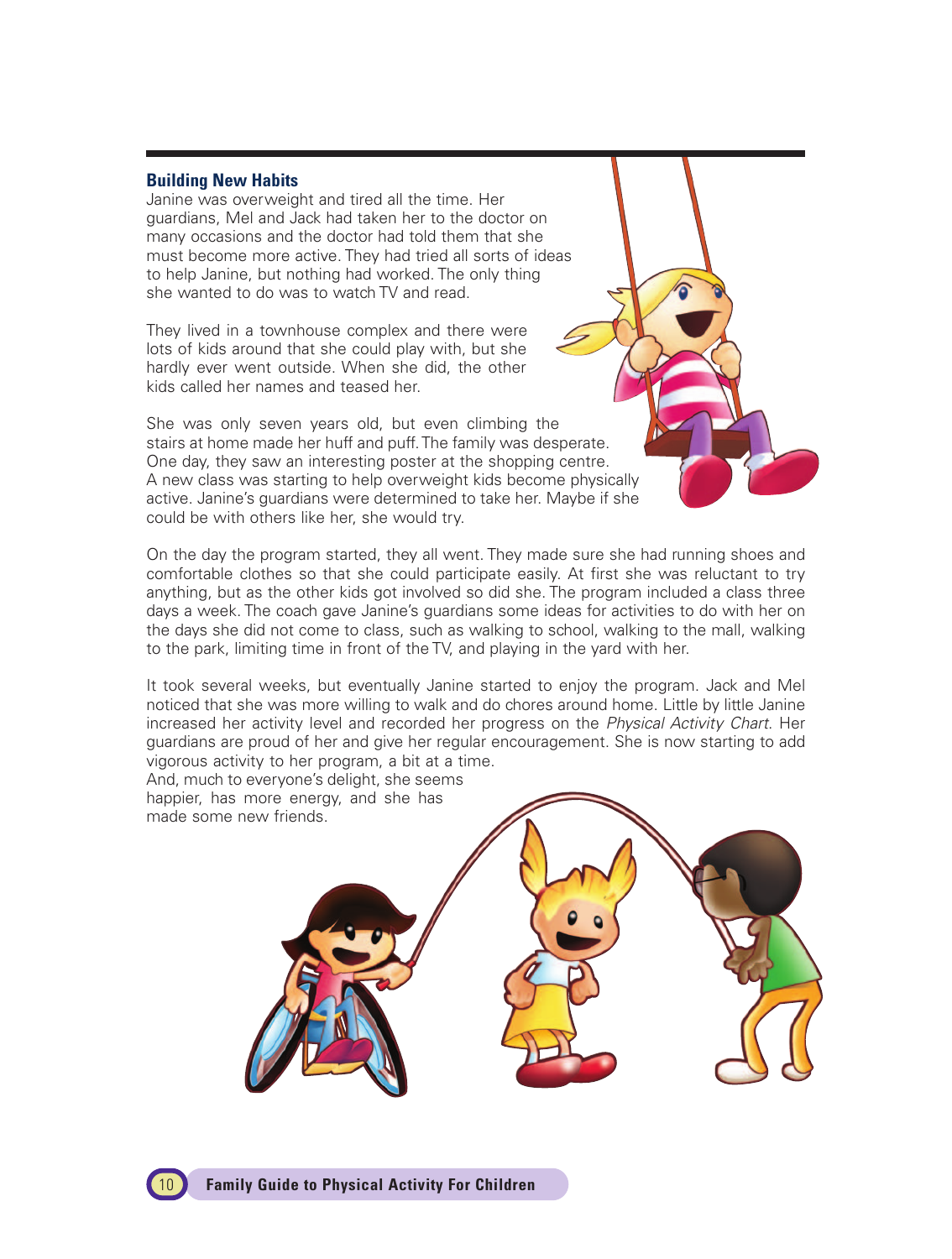#### **Dad Was the Hockey Coach But…**

Jean-Pierre was an active guy who liked to play hockey and swim and ride his bike. He also coached little league hockey. His wife, Suzanne, read a lot and was very inactive. They both worked full-time and were often tired by the end of the day. Their children, Louise and Sylvain, didn't much care for physical activity. Louise liked to read and Sylvain loved his video games.

Jean-Pierre wanted the kids to play hockey, but they couldn't skate very well and said they didn't want to do any sports. Jean-Pierre was sure the children needed to be more active. He also wanted his wife to be more active and hoped she might use her lunch hours for this. One day, he talked to another coach about the problem. The coach told him about *Canada's* Physical Activity Guide for Children and said they all needed to increase their physical activity levels by at least 30 minutes a day. Jean-Pierre called the Public Health Agency of Canada's 1-888 number and ordered Canada's Physical Activity Guides, one for children and one for adults, and he also ordered the Family Guide and the Gotta Move Magazine for Children.

When the materials arrived, Jean-Pierre called a family meeting. He told the children and Suzanne that he wanted everyone to get more physically active. He said it is not healthy to sit around all the time. The body needs to move! The family agreed to give it a try. Jean-Pierre posted Canada's Physical Activity Guide for Children on the fridge. The family agreed they'd do one activity together every day and record what they did.

They had an ambitious plan. Some days the family would skate so the kids could improve their skating skills. Other days they would play in the park after supper, go for a walk, play ball, walk to Gramma's house, or go swimming at the local pool, and on the weekends they would do chores and shop for groceries. Suzanne would start going for a fast walk on her lunch hours, too. This was a real challenge for everyone except Jean-Pierre.

After two weeks, Jean-Pierre called another meeting. They had already missed several days of activities for a variety of reasons. They said they'd try and do better. Jean-Pierre had to keep prodding to get his children and his wife to be more active, but eventually it worked. Now the family makes physical activity a part of their daily routine. They review their activities often and set new goals for themselves on a regular basis. Louise and Sylvain have both joined the hockey league, which makes Jean-Pierre very proud of them. And, most amazing, Suzanne is taking a beginner hockey-coaching course!